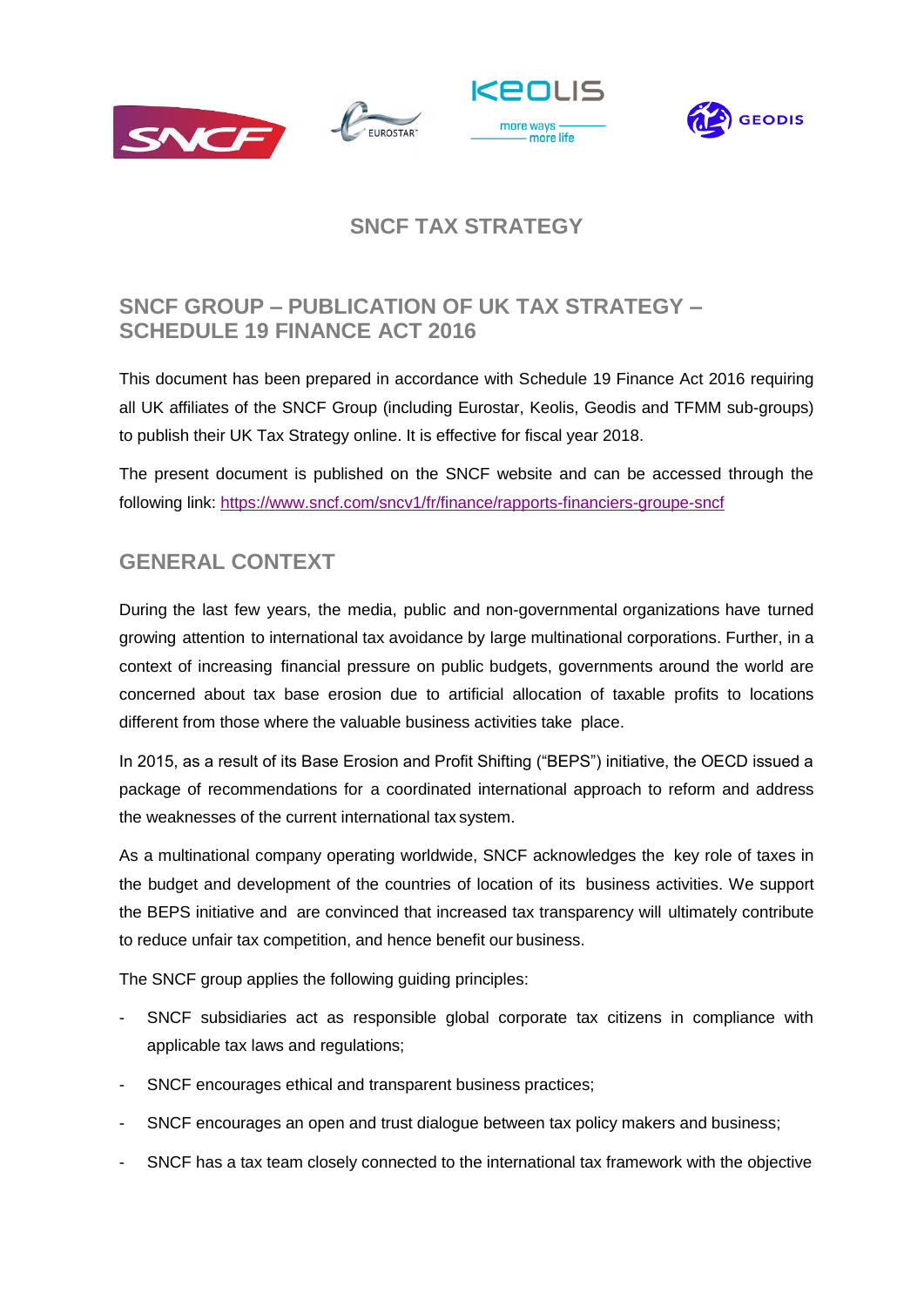







to comply with such framework;

- SNCF is committed to provide transparent and accessible information to tax administrations in order to facilitate their understanding of our tax strategy.

# OUR COMMITMENTS

Our tax policy comprises four key commitments:

### **1. Compliance – Pay the right amount at the right time**

We are committed to comply with local tax laws and regulations wherever SNCF operates. Compliance for us means paying the right amount of tax in the right place at the right time. It involves disclosing all relevant facts and circumstances to the tax authorities and claiming reliefs and incentives where available.

### **2. Responsibility in arranging our tax affairs**

In structuring our commercial activities we will consider – among other factors – the tax laws of the countries in which we operate, with a view to maximizing value on a sustainable basis for our partners or employees.

Any structuring that is undertaken will have commercial and economic substance and will be mindful of the potential impact on our reputation and ethical integrity. We will not set up any arrangements that are artificial and purely tax driven.

All the UK companies within the SNCF group adopt a responsible and conservative approach and do not engage any arrangement with the sole or principal purpose of tax avoidance through an abuse of tax law scheme.

In relation to cross-border transactions, SNCF applies OECD standards and ensures that the transfer pricing policies implemented within the group are in line with the "arm's length principle".

Those cross-border transactions are documented in each country, and fully disclosed to the local authorities whenever required.

It is part of the mission of the SNCF tax department to: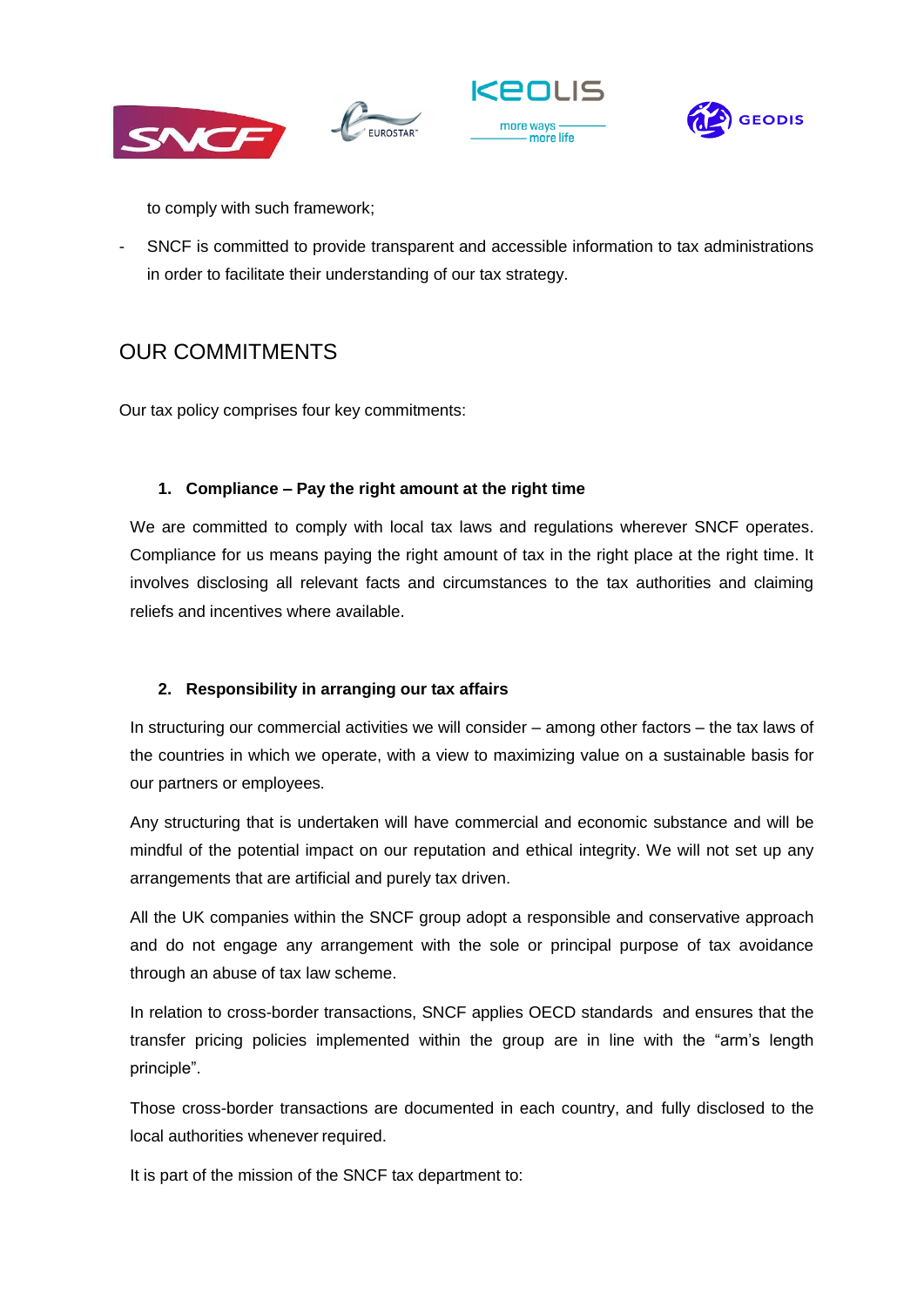







- define the transfer pricing policy of the different business lines and ensure that the SNCF subsidiaries duly apply such policy;
- monitor the proper application of the tax treaties signed by the countries where SNCF companies operate.

### **3. Effective tax risk managment**

Given the scale of our business and volume of tax obligations, risks will inevitably arise from time to time in relation to the interpretation of local or international tax provisions. In addition, jurisdictional conflicts may lead to disagreements regarding the appropriate country in which a specific item of profit shall be taxed.

We actively aim to identify, evaluate, monitor and manage these risks to ensure they remain in line with our objectives. Where there is significant uncertainty or complexity in relation to a risk, external advice may be sought, particularly in relation to our international tax obligations.

SNCF employs appropriately qualified staff in the various areas of finance. Those employees have responsibility for different fields of taxation such as payroll accounts payable and the preparation of tax returns.

The SNCF tax department permanently seeks to improve the efficiency of tax compliance in VAT, corporate tax end employee tax.

#### **4. Constructive working relationship with tax administrations**

SNCF seeks to establish a professional, cooperative and respectful working relationship with HMRC and, more broadly, with the tax authorities in all the jurisdictions in which we operate.

We will not take tax positions that may create reputational risk or jeopardize our good standing with tax authorities and always respond openly and honestly to any enquiries the tax authorities make. However, we are prepared to litigate where we disagree with a ruling or decision of a tax authority, having always first sought to resolve any disputed matters through fair and transparent discussion.

SNCF intends to implement CbCR in accordance with international recommendations and the French tax law.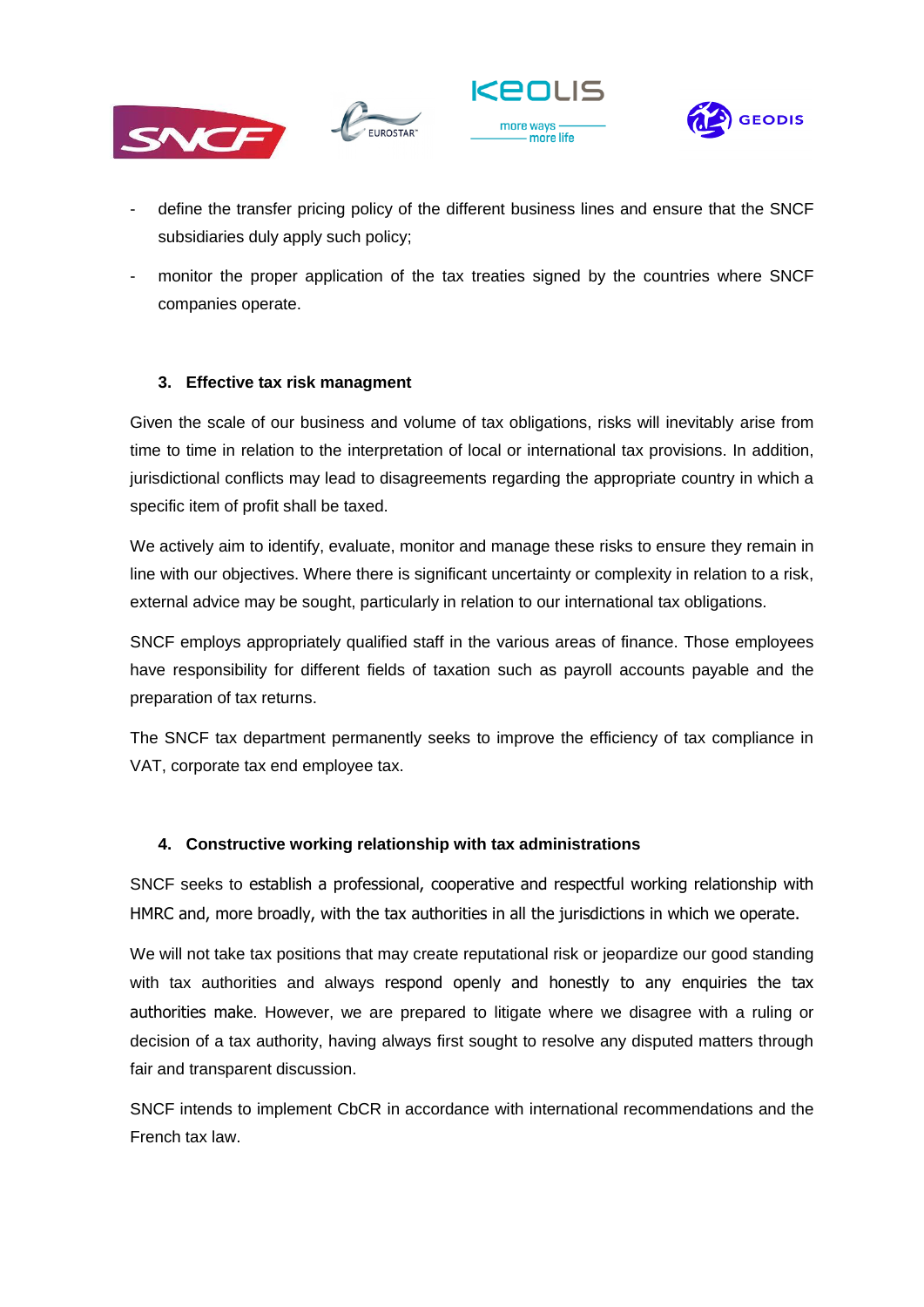





#### **5. Entities covered by the SNCF Tax Strategy**

EUROSTAR<sup>-</sup>

The present document covers the following entities which are part of the SNCF Group:

- Activair (UK) Ltd.;
- E-House Concept Limited;
- Eurostar (UK) Limited;
- Eurostar Group Limited;
- Eurostar International Limited;
- Eurostar Holidays Limited;
- Fortec Distribution Network Ltd;
- Forwardis UK Ltd;
- Geodis Global Solutions UK Ltd;
- Geodis UK Ltd;
- Geodis Wilson UK Ltd;
- Keolis UK Ltd;
- Keolis-Amey Docklands Ltd;
- Nottingham Trams Ltd;
- OH Logistics International (UK) Ltd.;
- Rail Europe Group Limited;
- Voyages-SNCF UK Ltd;
- French Railways Ltd;
- Intercapital Regional Rail Ltd;
- Keolis Merseyside Ltd;
- Keolis UK Projects Ltd;
- Keolis Effia Bike Ltd;
- LOCO2 HOLDING Limited;